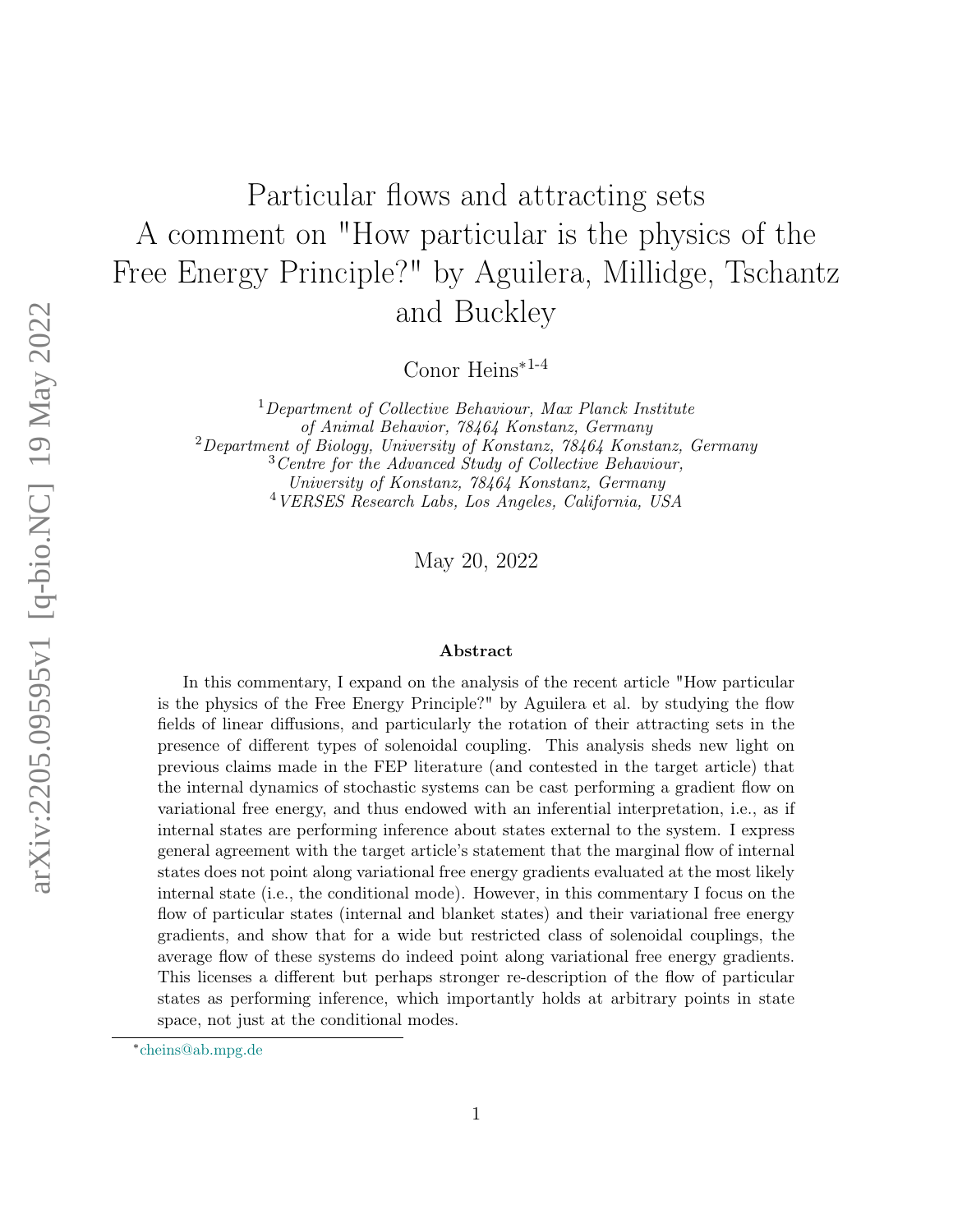# 1 Introduction

The target article, "How particular is the physics of the Free Energy Principle" [\[1\]](#page-7-0), investigates the Free Energy Principle (hereafter: FEP) in the context of linear diffusion processes, i.e., Ornstein-Uhlenbeck processes [\[2,](#page-7-1) [3\]](#page-7-2). Using this class of systems as a testbed for the FEP's claims, the authors carefully deconstruct various assumptions and their consequences, which they claim are made (implicitly or explicitly) in the existing FEP literature, specifically in works such as  $(4-6)$ . In this commentary, I offer an additional perspective on the claims of the target article regarding the marginal flows of the conditional modes [\[1,](#page-7-0) Section 3.2], which afford the inferential interpretation of the FEP described in [\[4,](#page-7-3) [5\]](#page-7-5). Here I study system-level flows by focusing on the average flow of so-called 'particular states', and specifically analyze the conditions under which they license an inferential interpretation of the FEP, particularly the case when particular states can be described as flowing along the gradients of the variatonal free energy.

Consider a system whose state x is composed of internal  $\mu$ , blanket b, and external  $\eta$  states  $x = (\eta, b, \mu)$  and whose evolution is described by an Itô stochastic differential equation

<span id="page-1-0"></span>
$$
\begin{bmatrix} \dot{\eta} \\ \dot{b} \\ \dot{\mu} \end{bmatrix} = \begin{bmatrix} f_{\eta}(x) \\ f_{b}(x) \\ f_{\mu}(x) \end{bmatrix} + \begin{bmatrix} \omega_{\eta} \\ \omega_{b} \\ \omega_{\mu} \end{bmatrix},
$$
\n(1)

where  $\omega_{\eta}, \omega_{b}, \omega_{\mu}$  are independent Wiener processes. Let us assume the existence of a steadystate distribution  $p$  such that  $b$  is a Markov blanket between external and internal states

$$
\eta \perp \mu \mid b \iff p(\mu, \eta | b) = p(\mu | b) p(\eta | b).
$$

Henceforth, the conditional modes refer to the most likely internal (respectively external) states, conditioned on blanket states, assuming they exist [\[7\]](#page-7-6)

$$
\boldsymbol{\mu}(b) \triangleq \arg \max p(\mu \mid b), \quad \boldsymbol{\eta}(b) \triangleq \arg \max p(\eta \mid b). \tag{2}
$$

The *marginal flow* of the system given a blanket state refers to the flow averaged over external and internal states given blanket states [\[1,](#page-7-0) Equation 15]

$$
\dot{\boldsymbol{\mu}}(b) \triangleq \mathbb{E}_{p(\eta,\mu|b)}[f_{\mu}(\mu,b,\eta)], \quad \dot{\boldsymbol{\eta}}(b) \triangleq \mathbb{E}_{p(\eta,\mu|b)}[f_{\eta}(\mu,b,\eta)]. \tag{3}
$$

The authors analyze the marginal flows of linear systems and contest what they claim is a central tenet of the FEP: namely, that the marginal flows of internal states  $\mu$  point down the gradients of the free energy  $F$  [\[1,](#page-7-0) Equation 22],

$$
\dot{\boldsymbol{\mu}}(b) \propto -\nabla_{\boldsymbol{\mu}(b)} F(\boldsymbol{\mu}(b), b), \tag{4}
$$

where the variational free energy  $F$  allows one to relate the dynamics of random systems with approximate Bayesian inference in  $[4, 5]$  $[4, 5]$  $[4, 5]$ .

Here I will expand on the target article's discussion about the relationship between variational free energy gradients and the marginal flow of internal states  $\dot{\mu}(b)$  in linear systems,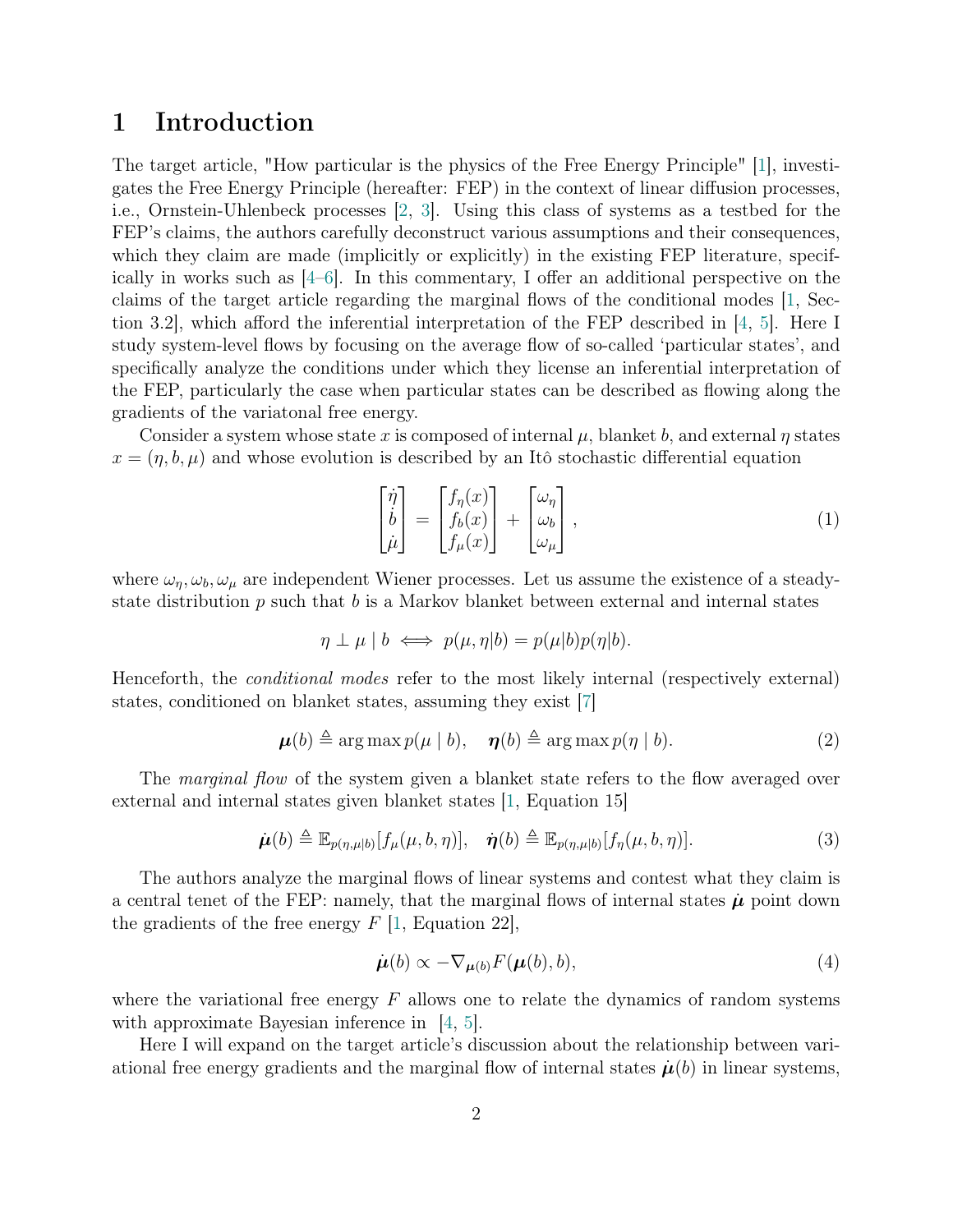offering a slightly different perspective in terms of particular states. Specifically, I use the flows of particular states  $f_{\mu,b}(\mu, b, \eta)$  to demonstrate the space of flows that operate on particular states — including, importantly, the flow at the conditional mode  $\mu(b)$ . This analysis reveals a complex relationship between solenoidal flow, the particular flows and the variational free energy gradients. This analysis also finds agreement with target article's overarching result that the dynamics of the conditional modes are not representative of  $system$ -wide behaviour<sup>[1](#page-2-0)</sup>.

However, these results also supplement the discussion about marginal flows, and suggest that the relationship between solenoidal flows and the gradient flows of internal states is more nuanced than either the target article or previous FEP literature suggests. I show that the flow of particular states  $f_{\mu,b}(\mu, b, \eta)$  under different external conditions is always pulled to a linear attracting set, but importantly, this attracting set is only aligned with the line of conditional modes  $\mu(b)$  in special cases. These cases depend on the nature of solenoidal couplings. Thus, the flow of internal states (and thus the marginal flow) does not generally point along variational free energy gradients, consistent with the demonstrations of the target article [\[1\]](#page-7-0). I thus express general agreement with the target article in questioning the generality of statements made in earlier FEP literature (e.g.,  $|4$ , Equation 8.26 and  $|5$ , Equation 3.3]).

However, the conditions under which internal states flow along free energy gradients are also not as restrictive as the target article suggests. Indeed, I show in the context of simple linear diffusions with a Markov blanket between internal and external states that the presence of solenoidal couplings do not always misalign the attracting sets of particular states with the line of the conditional mode  $\mu(b)$ . This implies that the flow of the particular states (which crucially includes the internal states and their conditional mode) can still point along variational free energy gradients even in the presence of solenoidal coupling. Indeed, our results suggest that the attracting set of particular states is identical to the line of the conditional modes for a large class of solenoidal couplings. For instance, I show that solenoidal coupling between external and blanket states rotates the linear attracting set of particular states relative to the line of the conditional modes, but in doing so also contracts the effective volume of state space that particular states visit. This solenoidal coupling helps particular states accelerate their flow towards (and maintain their proximity to) the free energy minimum. This is in line with investigations into the importance of solenoidal coupling in augmenting the speed of convergence of diffusions to their steady-state [\[8–](#page-7-7)[11\]](#page-8-0), and hints at the importance of the 'canonical' or 'normal' form of the flow introduced in previous FEP literature [\[4,](#page-7-3) [6,](#page-7-4) [12,](#page-8-1) [13\]](#page-8-2).

## 2 Solenoidal rotation of attracting sets

Recall the 3-dimensional linear diffusion described in Equation  $(1)$ , whose state x is composed of internal  $\mu$ , blanket b, and external  $\eta$  states, i.e.,  $x = (\eta, b, \mu)$ . The system's stochastic

<span id="page-2-0"></span><sup>1</sup>However, note that this does not conflict with the central claims of the FEP.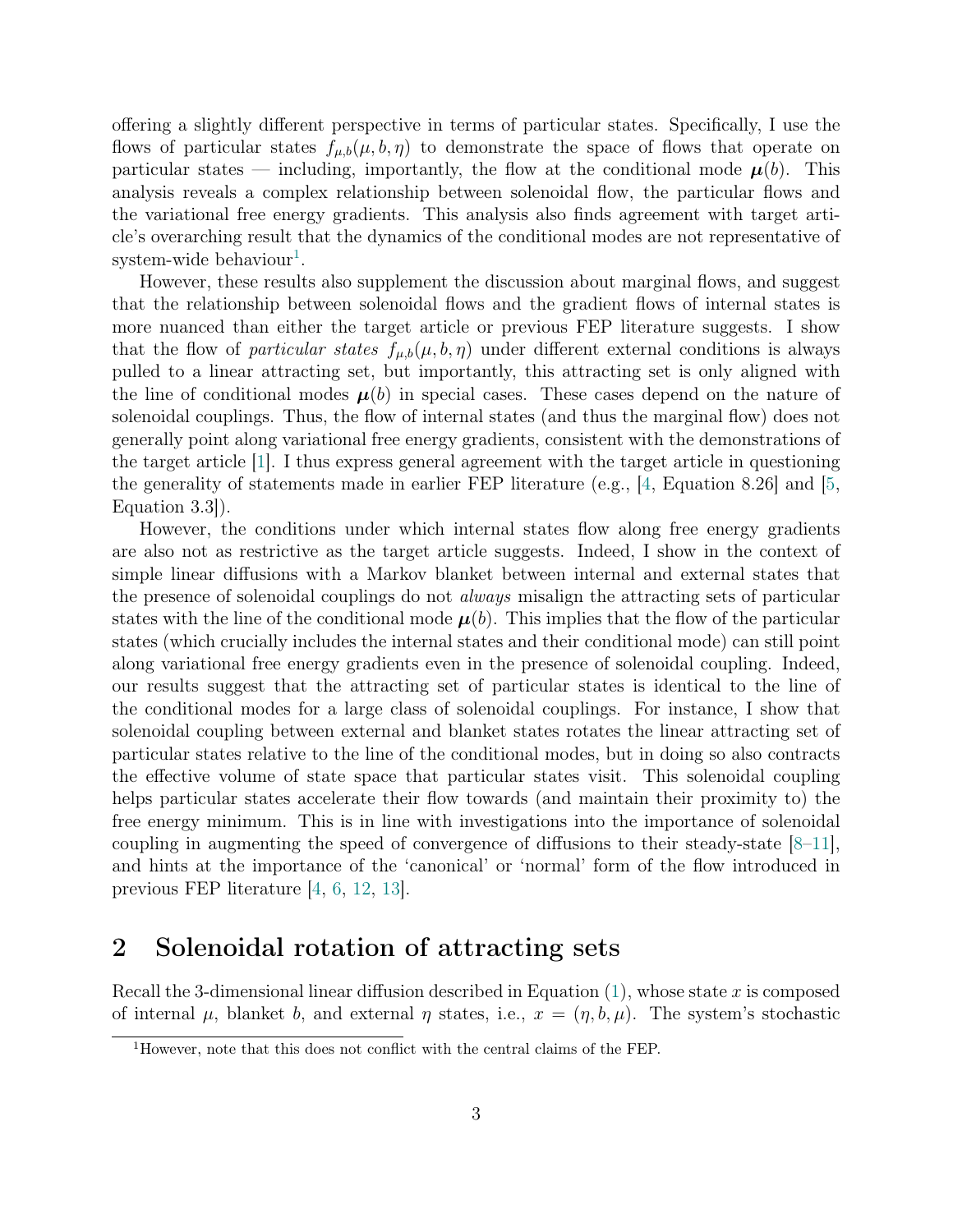evolution is described using the following (Itô) stochastic differential equation

$$
\begin{bmatrix} \dot{\mu} \\ \dot{b} \\ \dot{\eta} \end{bmatrix} = \underbrace{\begin{bmatrix} \mathbf{J}_{\mu\mu} & \mathbf{J}_{\mu b} & \mathbf{J}_{\mu\eta} \\ \mathbf{J}_{b\mu} & \mathbf{J}_{b\sigma} & \mathbf{J}_{b\eta} \\ \mathbf{J}_{\eta\mu} & \mathbf{J}_{\eta b} & \mathbf{J}_{\eta\eta} \end{bmatrix}}_{=f(x)} \begin{bmatrix} \mu \\ b \\ \eta \end{bmatrix} + \begin{bmatrix} \omega_{\eta} \\ \omega_{b} \\ \omega_{\mu} \end{bmatrix},
$$
\n(5)

where **J** is the Jacobian of the flow f in Equation [\(1\)](#page-1-0). Assuming that the spectrum of the Jacobian has negative real parts, we have the existence of a Gaussian (non-equilibrium) steady-state  $p(x) = \mathcal{N}(x; 0, \Pi^{-1})$  with precision matrix  $\Pi$  [\[3\]](#page-7-2). Thus, the flow can be rewritten via the Helmholtz decomposition [\[7,](#page-7-6) Appendix B] as

$$
\mathbf{J}x = -(\mathbf{\Gamma} + \mathbf{Q})\nabla_x \ln p(x),\tag{6}
$$

into a dissipative, curl-free component  $\Gamma \nabla_x \ln p(x)$  and a conservative, divergence-free component  $\mathbf{Q} \nabla_x \ln p(x)$ , where each component depends on the gradients of the stationary density  $p(x)$ . The diffusion tensor  $\Gamma$  is a positive-definite matrix that determines the amplitude and covariance of random fluctuations  $\Gamma \triangleq \mathbb{E}[\omega \omega^{\top}]/2$ . The skew-symmetric matrix  $\mathbf{Q} = -\mathbf{Q}^{\top}$  mediates conservative, rotational dynamics in the system's flow.

I begin by analyzing linear systems that allow for non-zero solenoidal coupling between internal and blanket states, and between blanket states and external states. As in the earlier FEP literature  $[4-6, 12-14]$  $[4-6, 12-14]$  $[4-6, 12-14]$  $[4-6, 12-14]$ , and consistent with one of the 'canonical flow constraints' also entertained in the target article and mentioned in a FEP literature [\[4,](#page-7-3) p. 12.11], I assume there is no solenoidal coupling between internal and external states  $\mathbf{Q}_{\eta\mu} = -\mathbf{Q}_{\mu\eta}^{\top} = 0$ . Given these constraints, one can parameterize the solenoidal matrix  $Q$  as follows

$$
\mathbf{Q}(\gamma,\lambda) = \begin{bmatrix} 0 & \gamma & 0 \\ -\gamma & 0 & -\lambda \\ 0 & \lambda & 0 \end{bmatrix} = \begin{bmatrix} 0 & \mathbf{Q}_{\eta b} & 0 \\ -\mathbf{Q}_{\eta b} & 0 & \mathbf{Q}_{b\mu} \\ 0 & -\mathbf{Q}_{b\mu} & 0 \end{bmatrix}.
$$
 (7)

Under this simple parameterisation,  $\gamma$  determines the strength of solenoidal coupling between b and  $\eta$ , and  $\lambda$  the strength of solenoidal coupling between b and  $\mu$ . For all numerical demonstrations, I fix the inverse of the stationary covariance—also known as the precision matrix  $\Pi$ —and the diffusion tensor  $\Gamma$  to the following values

$$
\Sigma^{-1} \triangleq \Pi = \begin{bmatrix} 2 & 1 & 0 \\ 1 & 2 & 1 \\ 0 & 1 & 2 \end{bmatrix}, \quad \Gamma = \begin{bmatrix} 2 & 0 & 0 \\ 0 & 2 & 0 \\ 0 & 0 & 2 \end{bmatrix}.
$$
 (8)

Note that  $\Pi_{\mu\eta} = \Pi_{\eta\mu} = 0$  is equivalent to the existence of a Markov blanket between internal and external states [\[7,](#page-7-6) Equation 2.2] (note that this holds independently of solenoidal flow).

In the case of Gaussian distributions, the product of the precision matrix with the state of the system x is a vector whose entries contain the gradients of the log probability density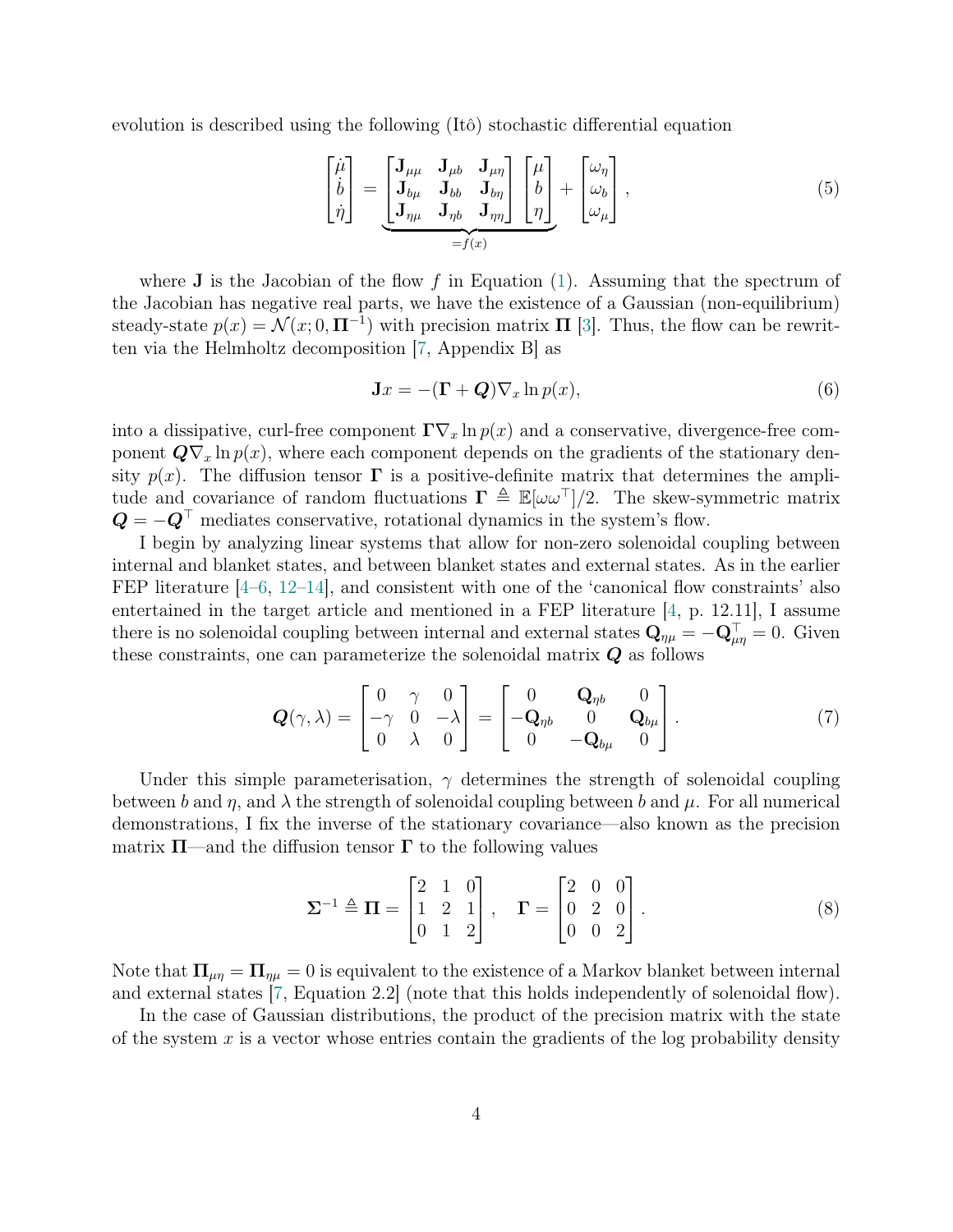$\Pi x = \nabla_x \ln p(x)$ . This affords a simpler expression for the flow  $f(x)$ 

$$
f(x) = \mathbf{J}x = \underbrace{\begin{bmatrix} -2 & -\gamma & 0 \\ \gamma & -2 & \lambda \\ 0 & -\lambda & -2 \end{bmatrix}}_{=-(\mathbf{\Gamma}+\mathbf{Q})} \underbrace{\begin{bmatrix} 2 & 1 & 0 \\ 1 & 2 & 1 \\ 0 & 1 & 2 \end{bmatrix}}_{= \nabla_x \ln p(x)} \begin{bmatrix} \mu \\ b \\ \eta \end{bmatrix}
$$
(9)

Note that this construction means that although there is a Markov blanket between internal and external states (because of  $\Pi_{\mu\eta} = \Pi_{\eta\mu} = 0$ ), in the presence of any solenoidal coupling (either  $\gamma$  or  $\lambda$  is non-zero), then there will be at least unidirectional coupling between internal and external states  $(J_{\eta\mu} \neq 0 \text{ or } J_{\mu\eta} \neq 0, \text{ or both})$ . Note that according to recent work [\[12,](#page-8-1) [13\]](#page-8-2), 'sparse coupling' entails either absent *or unidirectional coupling*, so a system where  $J_{\eta\mu} = 0, J_{\eta\mu} \neq 0$  still technically satisfies sparse coupling.

In Figure [1](#page-5-0) I explore how  $\gamma$  and  $\lambda$  determine the attracting set of the particular flow, defined as

$$
\{(\mu, b) \text{ s.t. } f_{\mu, b}(x) = 0 \text{ for some external state } \eta\}.
$$

In the top row of Figure [1,](#page-5-0) one can see that particular states are attracted to a line that is misaligned with the line  $\{(b, \mu(b))\}$ —the set at which the free energy is minimised [\[7\]](#page-7-6). In particular, the angle between the attracting set of particular states and the line  $\{(b, \boldsymbol{\mu}(b))\}\$ grows with increasing  $\gamma$ . When  $\gamma = 0$ , both are aligned and the flows of  $\mu$ , b are attracted towards  $\{(b, \mu(b))\}$ . However, as soon as  $\gamma \neq 0$ , the particular states are pulled towards an attracting set that is misaligned with  $\{(b, \mu(b))\}$  and thus does not point along variational free energy gradients, i.e.,

$$
f_{\mu}(\mu, b, \eta) \not\propto -\nabla_{\mu(b)} F(\mu(b), b)
$$
  
 
$$
\not\propto -\nabla_{\mu} F(\mu, b). \tag{10}
$$

Note that in this expression I include both the gradients of the free energy evaluated at the conditional mode  $F(\mu(b), b)$  as well as that defined over the space of particular states  $F(\mu, b)$ . Although statements concerning the gradients of the second quantity  $F(\mu, b)$  are not central to the claims of the target article or the previous FEP literature, I include it as an interesting case to examine, because as we will see below, there indeed are parameterizations of systems where such gradients do align with the flow of particular states. I also remark that the gradients of the variational free energy evaluated at the conditional mode, with respect to the conditional mode  $\nabla_{\mu}F(\mu, b)$  are trivially 0, so that quantity isn't of particular interest when we are trying to compare it to the marginal flows of internal states. Assuming any non-zero marginal flows in different parts of state-space, then the equality of these marginal flows with the variational free energy gradients (evaluated at the conditional mode, and with respect to the conditional mode) will trivially not hold. This is why expanding our analysis to the free energy gradients of the particular states, with respect to arbitrary internal states (not just the most likely ones)  $\nabla_{\mu} F(\mu, b)$  is both a stronger and more interesting interpretation, because those gradients can be non-zero.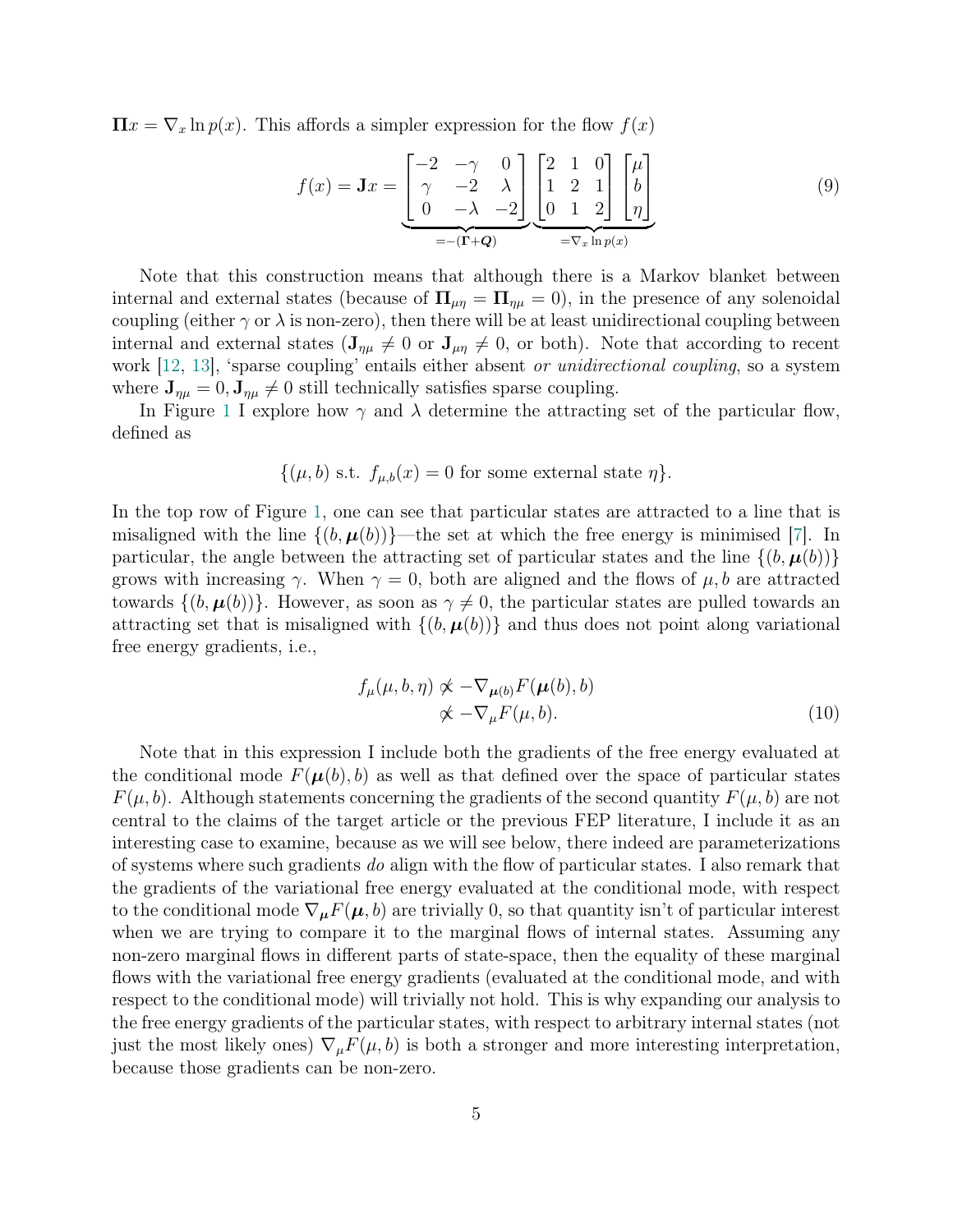<span id="page-5-0"></span>

Figure 1: Relationship between solenoidal coupling and the rotation of attracting sets. Top row: Solenoidal coupling between external and blanket states  $\gamma = Q_{\eta b} = -Q_{b\eta}^{\top}$  rotates the attracting set of particular states away from the line of the conditional mode  $\mu(b)$ . The left panel shows the attracting set of the particular flow  $f_{\mu,b}(x)$ , computed by evaluating the flow of  $\mu,b$  over a fixed range of external states  $\eta \in [-15, +15]$ . for increasing values of solenoidal coupling strength  $\gamma$ , with  $\lambda = -Q_{b\mu}$  fixed to 1.0. The attracting sets are plotted on top of the variational free energy of particular states  $F(\mu, b)$ . The free energy attains its minimum along the line  $(b, \mu(b))$ , meaning the flow of the internal states points towards the conditional mode (and hence down free energy gradients) when  $\gamma = 0$ . The right panel shows the angle (in radians) between the attracting set of  $f_{\mu,b}(\mu, b, \eta)$  and the line of  $\mu(b)$  for increasing solenoidal coupling strength  $\gamma$ . The attracting set of the particular states is defined as the solution set of  $\mu$ , b at which the flow of particular states  $f_{\mu,b}(\mu, b, \eta)$ vanishes. Bottom row: identical analysis as the top row but with varying the solenoidal coupling between internal and blanket states  $\lambda = -Q_{b\mu} = Q_{\mu b}$ . Here, solenoidal coupling between external and blanket states  $\gamma = Q_{\eta b}$  was fixed to 0.0. The attracting set of particular states does not change as a function of  $\lambda$ , but they are shown vertically offset from one another for visibility. The alignment between the attracting set and the line of the conditional mode persists despite changes in solenoidal coupling, demonstrating how such dynamics do not preclude an inferential interpretation of such systems.

Alignment of the flow of internal states (including that of the conditional mode  $\mu(b)$ ) with the line  $\{(b, \mu(b))\}$  does not require an absence of solenoidal coupling. In the current example, all that is required for alignment is the absence of certain solenoidal couplings, in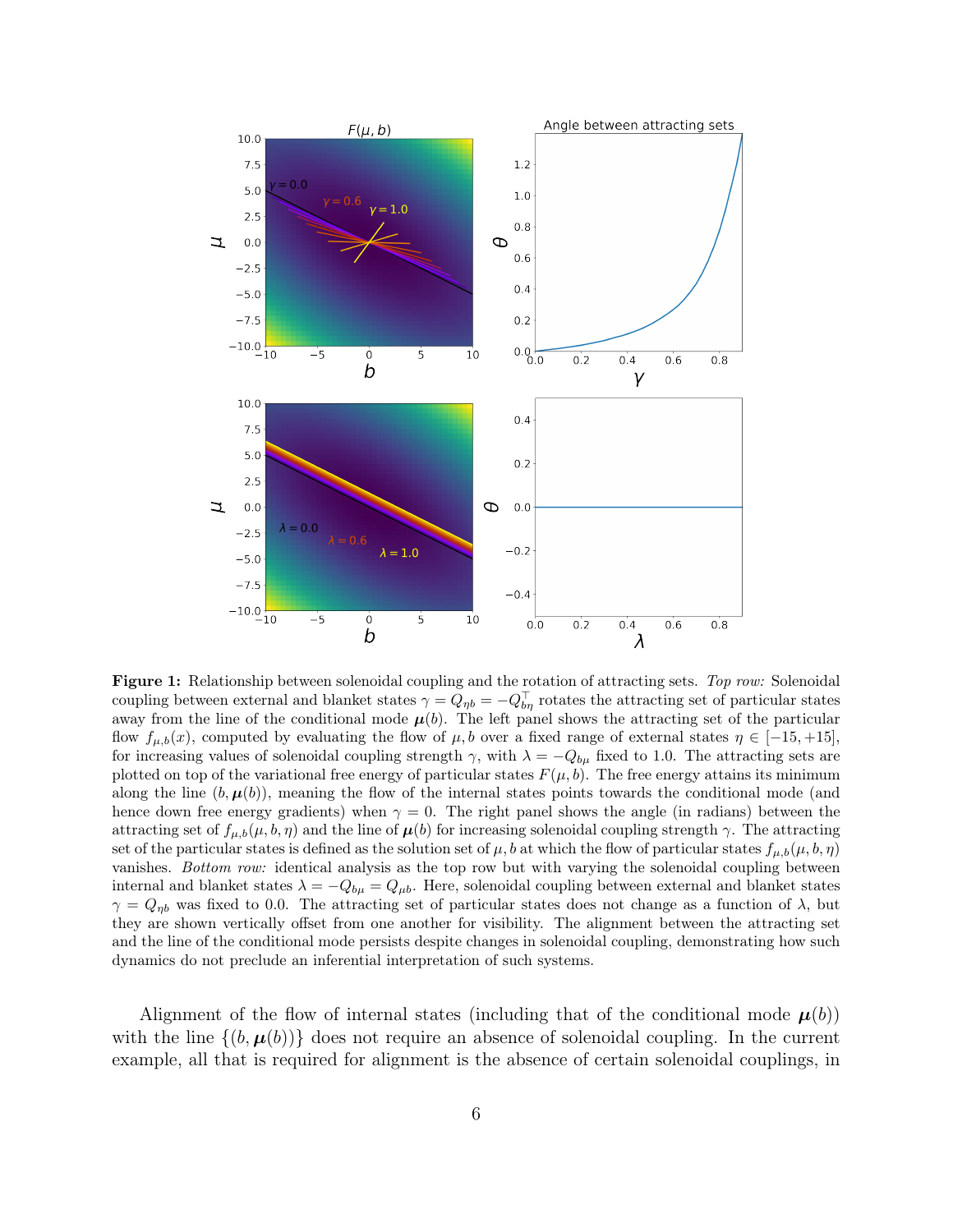particular that between external and blanket states  $Q_{\eta b} = 0$ . In general, arbitrary solenoidal coupling between internal and blanket states will not 'misalign' the attracting set with the line  $\{(b, \mu(b))\}$ , provided there is no solenoidal coupling between external and blanket states. That means that in such systems, internal and blanket states do flow along the gradients of the variational free energy  $F(\mu, b)$ , towards their attracting set which lies along  $(b, \mu(b))$ .

It is clear from the top row of Figure [1](#page-5-0) that  $\gamma$  rotates the attracting set of particular states. Interestingly, this rotation goes hand-in-hand with a simultaneous contraction of the attracting set's effective volume, which is evident from inspecting the change in length of the colored lines in Figure [1,](#page-5-0) which span the attracting points of  $f_{\mu,b}(x)$  evaluated over the same range of external states. The bottom row of Figure [1](#page-5-0) shows the same attracting sets while varying the solenoidal coupling between blanket and internal states. In this case, the attracting set of particular states remains aligned with the line of conditional modes, and the volume of this attracting set does not change. This alignment persists for all strengths of the coupling parameter  $\lambda$  between internal and blanket states, provided solenoidal coupling between external and blanket states is constrained to be absent (i.e.  $\gamma = 0$ ).

These simple demonstrations show how solenoidal coupling relates to the alignment of flow fields with the variational free energy gradients and the line of the conditional modes (the point at which the variational free energy gradients vanish). For instance, our results call into question the claim of the target article that only systems with block diagonal solenoidal coupling sustain marginal flows of internal states that minimize free energy. Indeed, in the linear diffusions I examined here, the only constraint that is needed for the attracting sets to align and hence for internal states to minimize free energy is an absence of solenoidal coupling between external and blanket states ( $\gamma = 0$ ). In the other cases where  $\lambda$  is unconstrained, the particular flows find their conditional minima along the line of the conditional modes for different settings of  $\eta$ , and hence point along variational free energy gradients.

I suspect (and this is intimated in more recent FEP literature such as [\[12,](#page-8-1) [13\]](#page-8-2)) that this result generalises to the setting of particular partitions, where the state space is further partitioned into autonomous states (internal and active) and non-autonomous states (external and sensory). In general, I speculate that such alignment would persist in systems where solenoidal coupling is absent between autonomous and non-autonomous states, but unconstrained within either subset.

## Additional information

#### Acknowledgements

I would like to express many thanks to Lancelot Da Costa for helpful discussions and edits that substantially contributed to the notation, presentation and overall quality of the commentary. I would also like to thank Thomas Parr and Karl Friston for helpful feedback and discussions that improved the commentary.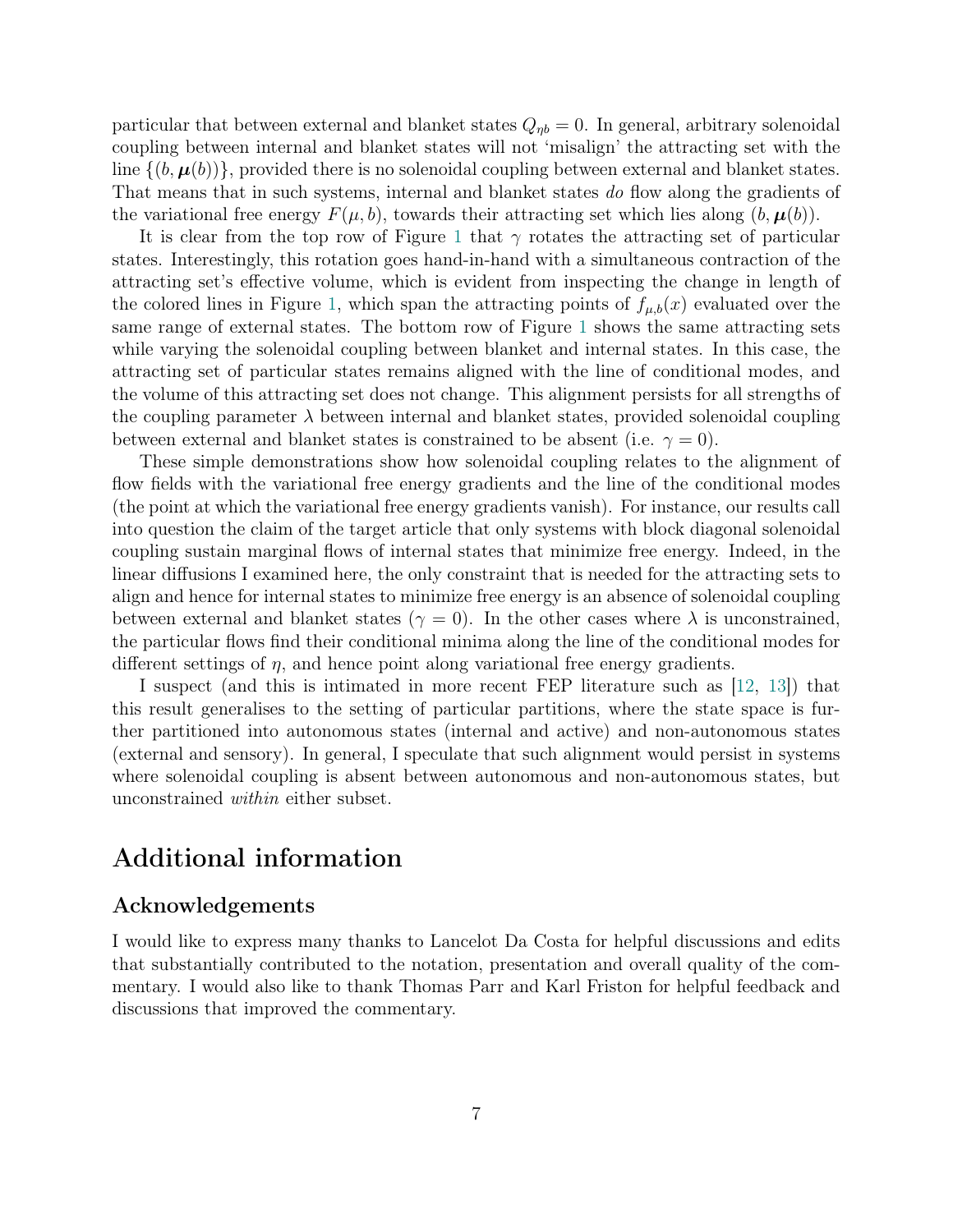#### Funding statement

CH is supported by the U.S. Office of Naval Research (N00014-19-1-2556), and acknowledges the support of a grant from the John Templeton Foundation (61780). The opinions expressed in this publication are those of the author(s) and do not necessarily reflect the views of the John Templeton Foundation.

## References

- <span id="page-7-0"></span>[1] Miguel Aguilera, Beren Millidge, Alexander Tschantz, and Christopher L Buckley. "How particular is the physics of the free energy principle?" In: Physics of Life Reviews (this issue 2021).
- <span id="page-7-1"></span>[2] Grigorios A. Pavliotis. Stochastic Processes and Applications: Diffusion Processes, the Fokker-Planck and Langevin Equations. Texts in Applied Mathematics volume 60. New York: Springer, 2014. isbn: 978-1-4939-1322-0.
- <span id="page-7-2"></span>[3] Claude Godrèche and Jean-Marc Luck. "Characterising the Nonequilibrium Stationary States of Ornstein-Uhlenbeck Processes". In: Journal of Physics A: Mathematical and Theoretical 52.3 (Jan. 2019), p. 035002. issn: 1751-8113, 1751-8121. doi: [10.1088/](https://doi.org/10.1088/1751-8121/aaf190) [1751-8121/aaf190](https://doi.org/10.1088/1751-8121/aaf190). arXiv: [1807.00694](https://arxiv.org/abs/1807.00694).
- <span id="page-7-3"></span>[4] Karl Friston. "A free energy principle for a particular physics". In: arXiv preprint arXiv:1906.10184 (2019).
- <span id="page-7-5"></span>[5] Thomas Parr, Lancelot Da Costa, and Karl Friston. "Markov blankets, information geometry and stochastic thermodynamics". In: Philosophical Transactions of the Royal Society A 378.2164 (2020), p. 20190159.
- <span id="page-7-4"></span>[6] Karl J Friston, Lancelot Da Costa, and Thomas Parr. "Some interesting observations on the free energy principle". In: Entropy 23.8 (2021), p. 1076.
- <span id="page-7-6"></span>[7] Lancelot Da Costa, Karl Friston, Conor Heins, and Grigorios A Pavliotis. "Bayesian mechanics for stationary processes". In: Proceedings of the Royal Society A 477.2256 (2021), p. 20210518.
- <span id="page-7-7"></span>[8] Chii-Ruey Hwang, Shu-Yin Hwang-Ma, and Shuenn-Jyi Sheu. "Accelerating Diffusions". In: The Annals of Applied Probability 15.2 (May 2005), pp. 1433–1444. issn: 1050-5164, 2168-8737. doi: [10.1214/105051605000000025](https://doi.org/10.1214/105051605000000025).
- [9] Arnaud Guillin and Pierre Monmarché. "Optimal linear drift for the speed of convergence of an hypoelliptic diffusion". In: Electronic Communications in Probability 21  $(2016)$ , pp. 1–14.
- [10] Alessandro Barp, Lancelot Da Costa, Guilherme França, Karl Friston, Mark Girolami, Michael I. Jordan, and Grigorios A. Pavliotis. "Geometric Methods for Sampling, Optimisation, Inference and Adaptive Agents". In:  $arXiv:2203.10592$  [cs, math, stat] (Mar. 2022). arXiv: [2203.10592 \[cs, math, stat\]](https://arxiv.org/abs/2203.10592).